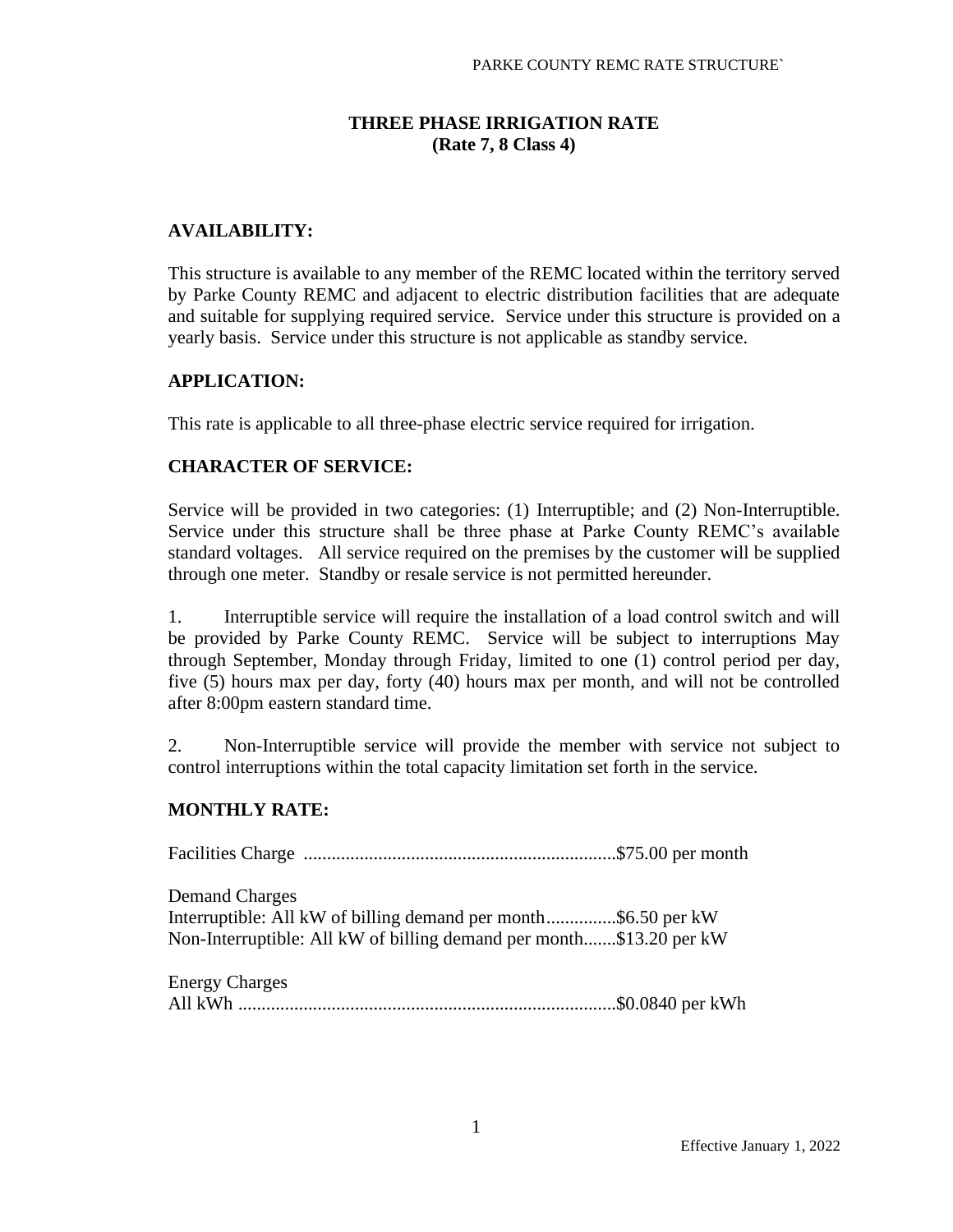Determination of Billing Demand:

The billing demand for any month shall be the maximum kilowatt demand established by the member for any period of fifteen (15) consecutive minutes during the month for which the bill is rendered. The demand shall be as indicated or recorded by suitable recording instruments provided by Parke County REMC and adjusted for power factor as provided below.

Purchased Power Cost Adjustment:

The amount computed at the above monthly rate shall be adjusted plus or minus by an amount calculated in accordance with the formula specified in Parke County REMC's Purchased Power Cost Adjustment Clause (Appendix A), which is a part of the "Monthly Rate" of this rate structure.

Tax Adjustment:

The amount computed at the above monthly rate as adjusted by the application of the purchased power cost adjustment clause shall be subject to taxes, assessments, and surcharges imposed by any governmental authority.

Power Factor:

The member agrees to maintain unity power factor as nearly as practicable. Parke County REMC reserves the right to measure such power factor at any time. Should such measurements indicate that the average power factor is less than 90 percent (90%), the billing demand shall be calculated in accordance with the following formula:

Billing Demand = Maximum Demand Times (90%) / Average Lagging Power Factor in %

Minimum Monthly Charge:

The minimum monthly charge shall be the greater of the (1) "Facilities Charge", or (2) seventy-five cents (\$0.75) per KVA of transformer capacity.

#### **TERMS AND CONDITIONS OF SERVICE:**

1. Service shall be provided in accordance with the REMC's Rules & Regulations for Electric Service and Bylaws.

2. The terms of payment shall be in accordance with the Provisions set forth in the REMC's Rules & Regulations for Electric Service and Bylaws.